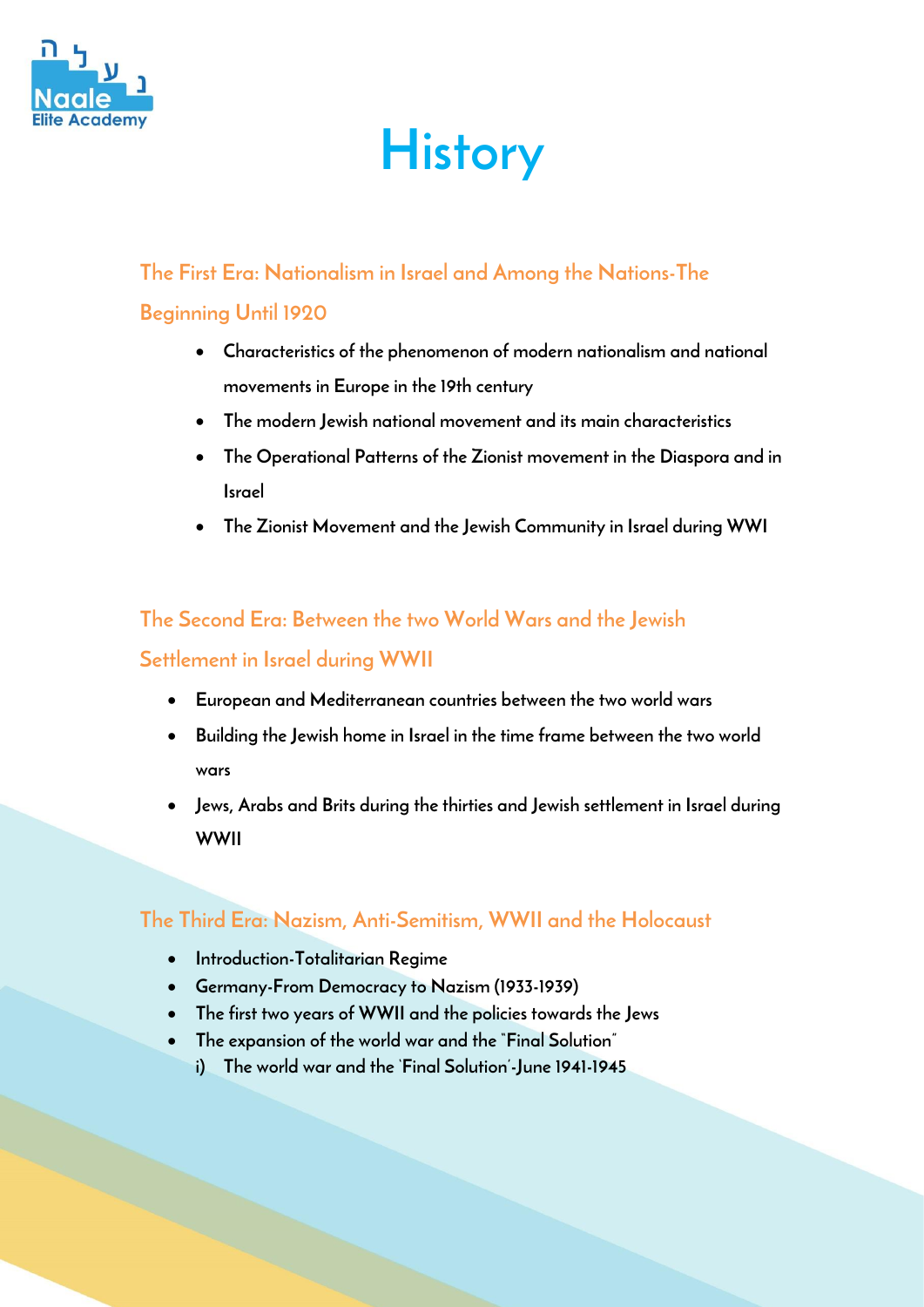

# **The Fourth Era: Building the State of Israel in the Middle East**

- **The struggle of the Jewish community in the establishment of the State 1945- 1949**
- **The State of Israel in the Middle East**
- **Aliya, Absorption, and creating the society and culture in the State of Israel**

## **State Religious Education:**

- **1. Jewish Society During the Second Temple Era**
- **2. Jewish Community During the Middle Ages**
- **3. The Hassidic Movement**

### **Extra Material**

- **Polish Jewry in its prime**
- **The spread of Hasidism**

### **Required Material**

### **Part 1: Selected Topics in the History of Israel and the Nations in Recent Generations, 1860-1920**

- **The Jewish Yishuv in Eretz Israel ("The Old Yishuv")**
- **The Status of Jews in Various Countries in the Second Half of the Nineteenth Century**
- **The rise of Nationalism in Israel and Around the World**
- **WWI and the Jewish Yishuv in Israel (1914-1918)**

#### **Part 2: Selected Topics in Jewish History between the World Wars (1918-1939)**

- **The Jewish Yishuv in Israel and the Zionist Movement**
- **Aliyah and Settlement in Israel**
- **Relations between the Arabs, the Jews and the Brittish in Palestine between the World Wars**